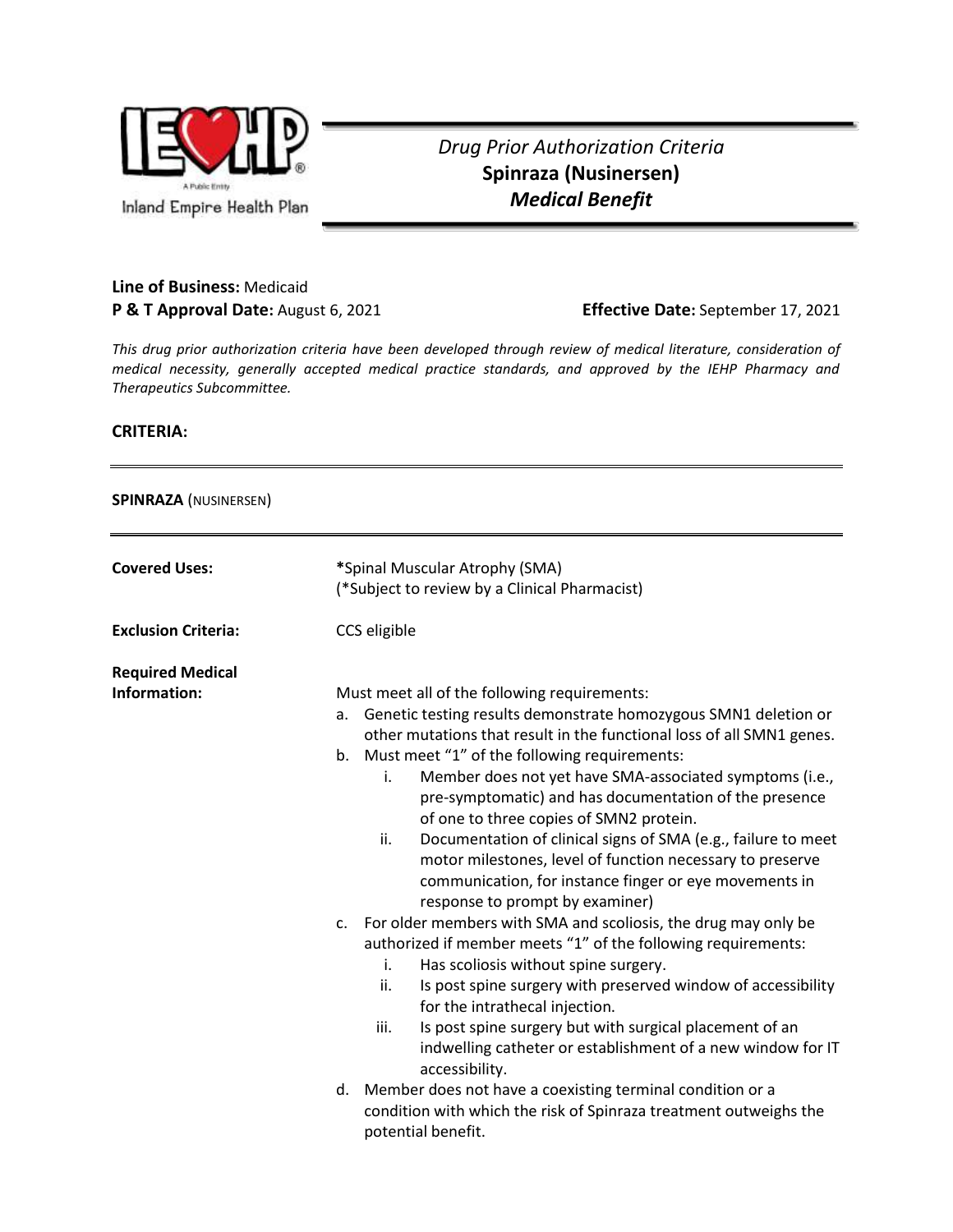|                                             | e. Documentation of at least "1" of the following baseline neuromotor                                              |
|---------------------------------------------|--------------------------------------------------------------------------------------------------------------------|
|                                             | assessment:                                                                                                        |
|                                             | For non-sitters: CHOP Intend or Hammersmith Infant<br>i.                                                           |
|                                             | Neurological Exam-Part 2 (HINE-2)                                                                                  |
|                                             | For sitters: Hammersmith Functional Motor Scale (HFMS) or<br>ii.                                                   |
|                                             | Revised Upper Limb Module (RULM)                                                                                   |
|                                             | For walkers: Timed Up and Go test (TUG), the 6-minute walk<br>iii.                                                 |
|                                             | test or the 10-meter run/walk test.                                                                                |
|                                             | For non-ambulatory older members: Revised Upper Limb<br>iv.                                                        |
|                                             | Module (RULM) or Standard muscle strength assessment                                                               |
|                                             | Requested dosage and administration are consistent with the FDA<br>f.<br>recommendations.                          |
|                                             | Interdisciplinary comprehensive care, including physical therapy,<br>g.                                            |
|                                             | respiratory care, and nutritional support, is highly recommended.                                                  |
|                                             | Please task to care management team for care coordination if                                                       |
|                                             | deemed necessary.                                                                                                  |
| <b>Age Restriction:</b>                     | N/A                                                                                                                |
| <b>Prescriber Restrictions: Neurologist</b> |                                                                                                                    |
| <b>Other Criteria:</b>                      | <b>Reauthorization Criteria:</b>                                                                                   |
|                                             | Must meet all of the following requirements:                                                                       |
|                                             | Documentation of "1" of the following (completed prior to each re-<br>a.                                           |
|                                             | authorization):                                                                                                    |
|                                             | For non-sitters: CHOP Intend or Hammersmith Infant<br>i.                                                           |
|                                             | Neurological Exam-Part 2 (HINE-2)                                                                                  |
|                                             | i.                                                                                                                 |
|                                             | For sitters: Hammersmith Functional Motor Scale (HFMS) or<br>Revised Upper Limb Module (RULM)                      |
|                                             | ii.                                                                                                                |
|                                             | test, the 10-meter run/walk test.                                                                                  |
|                                             | For non-ambulatory older members: Revised upper limb<br>iii.                                                       |
|                                             | For walkers: Timed Up and Go test (TUG), the 6-minute walk<br>module (RULM) or Standard muscle strength assessment |
|                                             | Documentation of meeting therapeutic goals including motor<br>b.                                                   |
|                                             | function improvement or stabilization of motor function loss                                                       |
|                                             | compared to the predicted natural trajectory of disease.                                                           |
|                                             | Requested dosage and administration are consistent with the FDA<br>c.<br>recommendations.                          |